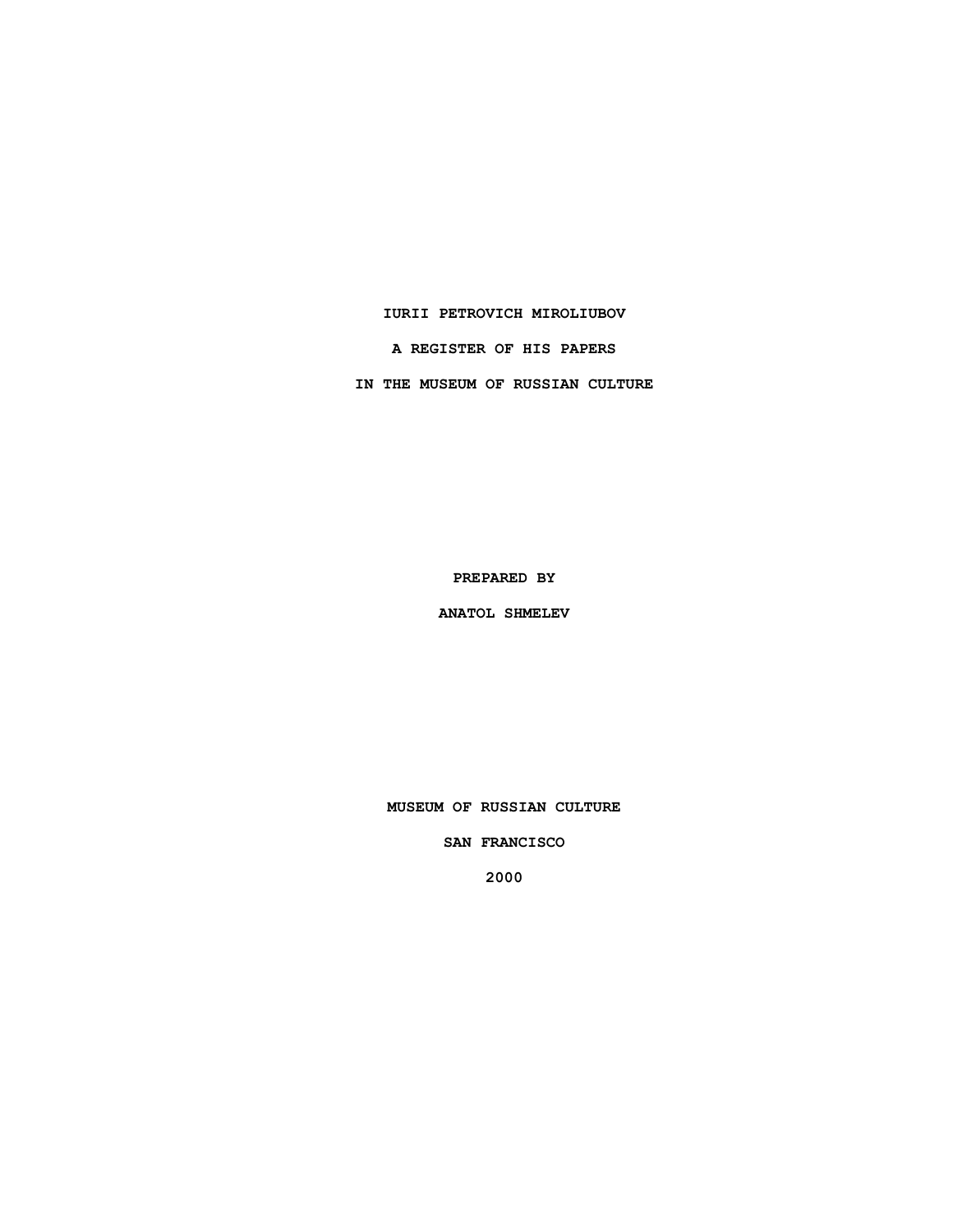## **IURII PETROVICH MIROLIUBOV**

### **BIOGRAPHICAL NOTE**

| 1892 July 30 (O.S.) | Born, Bakhmut, Ekaterinoslavskaia quberniia, Russia |
|---------------------|-----------------------------------------------------|
| 1915                | Graduated, Kiev University                          |
| 1921-1924           | University student in Praque, Czechoslovakia        |
| 1925                | Author, Dva svieta                                  |
| 1954                | Emigrated to the United States                      |
| 1970 November 6     | Died aboard a ship en route to Europe               |
| 1974                | Author, Babushkin sunduk (published posthumously)   |
| 1977                | Author, Prabkino uchenie (published posthumously)   |
| 1990                | Author, Skazy Zakharikhi (published posthumously)   |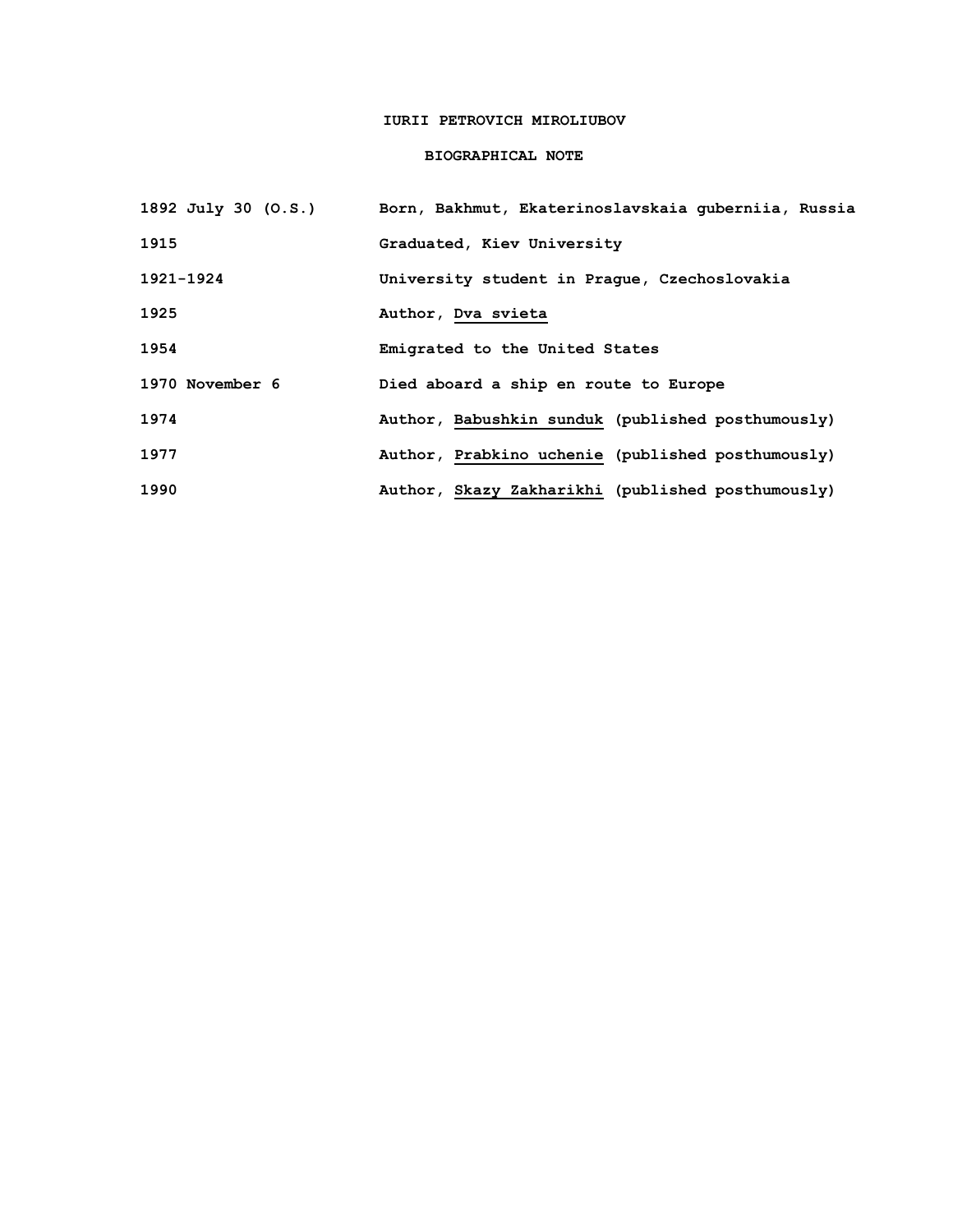#### **SCOPE AND CONTENT NOTE**

#### **IURII PETROVICH MIROLIUBOV PAPERS**

**Iurii Miroliubov was a chemist, journalist, poet and writer with an interest in ancient Russian folklore. He is best known for his attempts to synthesize a new history of pre-historic Russia in a series of books and articles, many of which were based on the so-called "Vlesova kniga," dismissed by all competent historians, which he helped promulgate as editor of the journal Zhar-ptitsa. Materials relating to the "Vlesova kniga" can be found among his writings as well as in the subject file. Other materials of interest are his reminiscences of the Russian colony in Belgium during the German occupation (1939-1945), numerous newspaper columns, many of which deal with émigré political and social life in post-World War II Belgium, and short stories, some of which were compiled and published under the titles Babushkin sunduk and Prabkino uchenie.**

**Detailed processing and preservation microfilming for these materials were made possible by a generous grant from the National Endowment for the Humanities and by matching funds from the Hoover Institution and Museum of Russian Culture. The grant also provides depositing a microfilm copy in the Hoover Institution Archives. The original materials and copyright to them (with some exceptions) are the property of the Museum of Russian Culture, San Francisco. A transfer table indicating corresponding box and reel numbers is appended to this register.**

**The Hoover Institution assumes all responsibility for notifying users that they must comply with the copyright law of the United States (Title 17 United States Code) and Hoover Rules for the Use and Reproduction of Archival Materials.**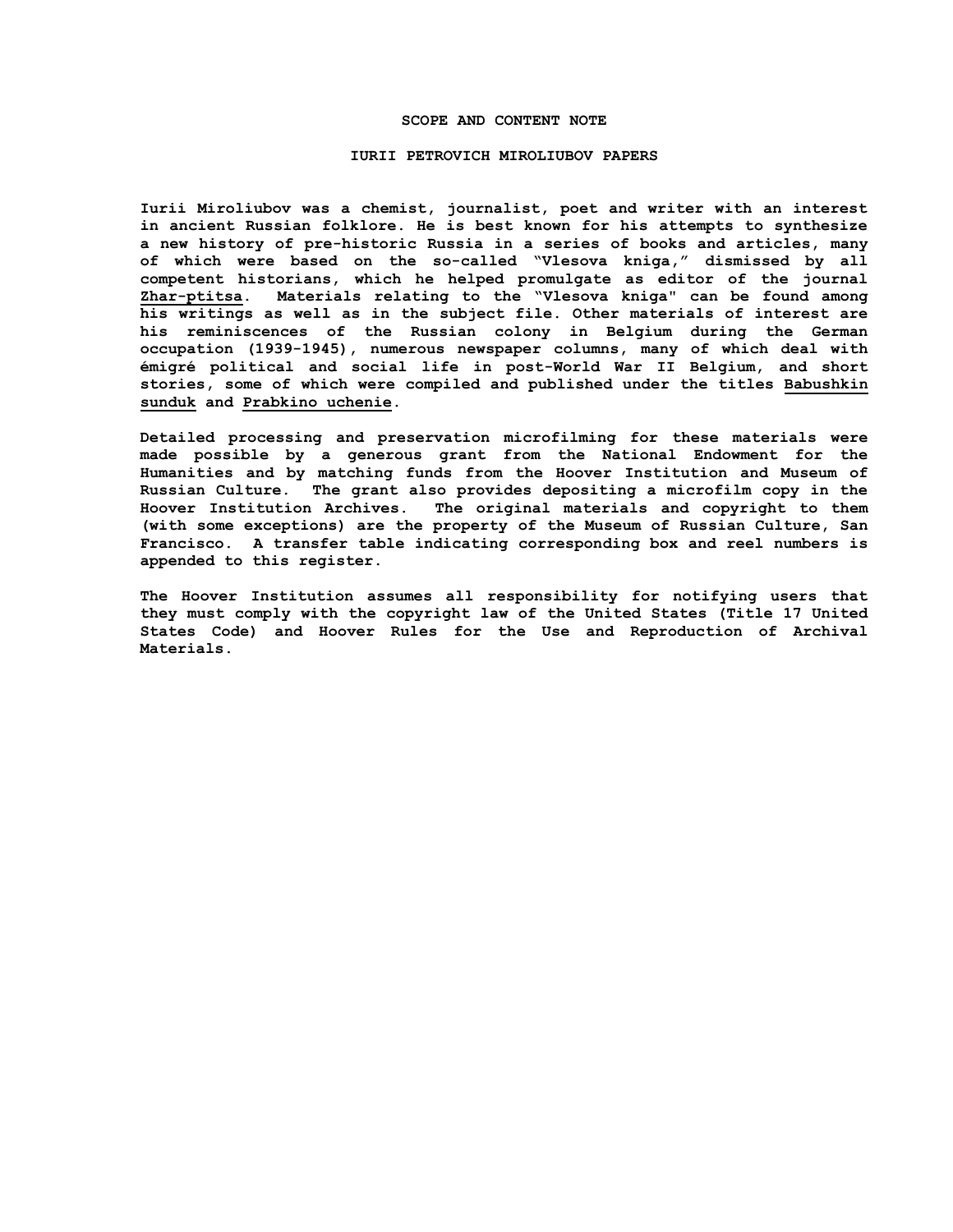### **REGISTER**

# **IURII PETROVICH MIROLIUBOV PAPERS**

**SERIES DESCRIPTION:**

| Box Nos      | Series                                                                                                                                                                                                                                                                                |
|--------------|---------------------------------------------------------------------------------------------------------------------------------------------------------------------------------------------------------------------------------------------------------------------------------------|
| 1            | BIOGRAPHICAL FILE, 1928-1972. Clipping, legal documents,<br>obituary, patents and miscellany, arranged alphabetically<br>by physical form                                                                                                                                             |
| $\mathbf{1}$ | CORRESPONDENCE, 1930-1969. Arranged alphabetically by<br>name of correspondent                                                                                                                                                                                                        |
| $1 - 7$      | SPEECHES AND WRITINGS, 1930-1992. Books, newspaper<br>columns, poetry, reviews, and short stories, arranged<br>chronologically by title                                                                                                                                               |
| $7 - 8$      | ZHAR-PTITSA FILE, 1935-1968. Correspondence and writings<br>(short stories, poetry, non-fiction) submitted for<br>publication in Zhar-ptitsa, arranged alphabetically by<br>name of correspondent or author. Includes Miroliubov's<br>editorials written specifically for Zhar-ptitsa |
| $8 - 9$      | SUBJECT FILE, 1926-1983. Clippings, correspondence,<br>writings, and printed matter, arranged alphabetically by<br>heading                                                                                                                                                            |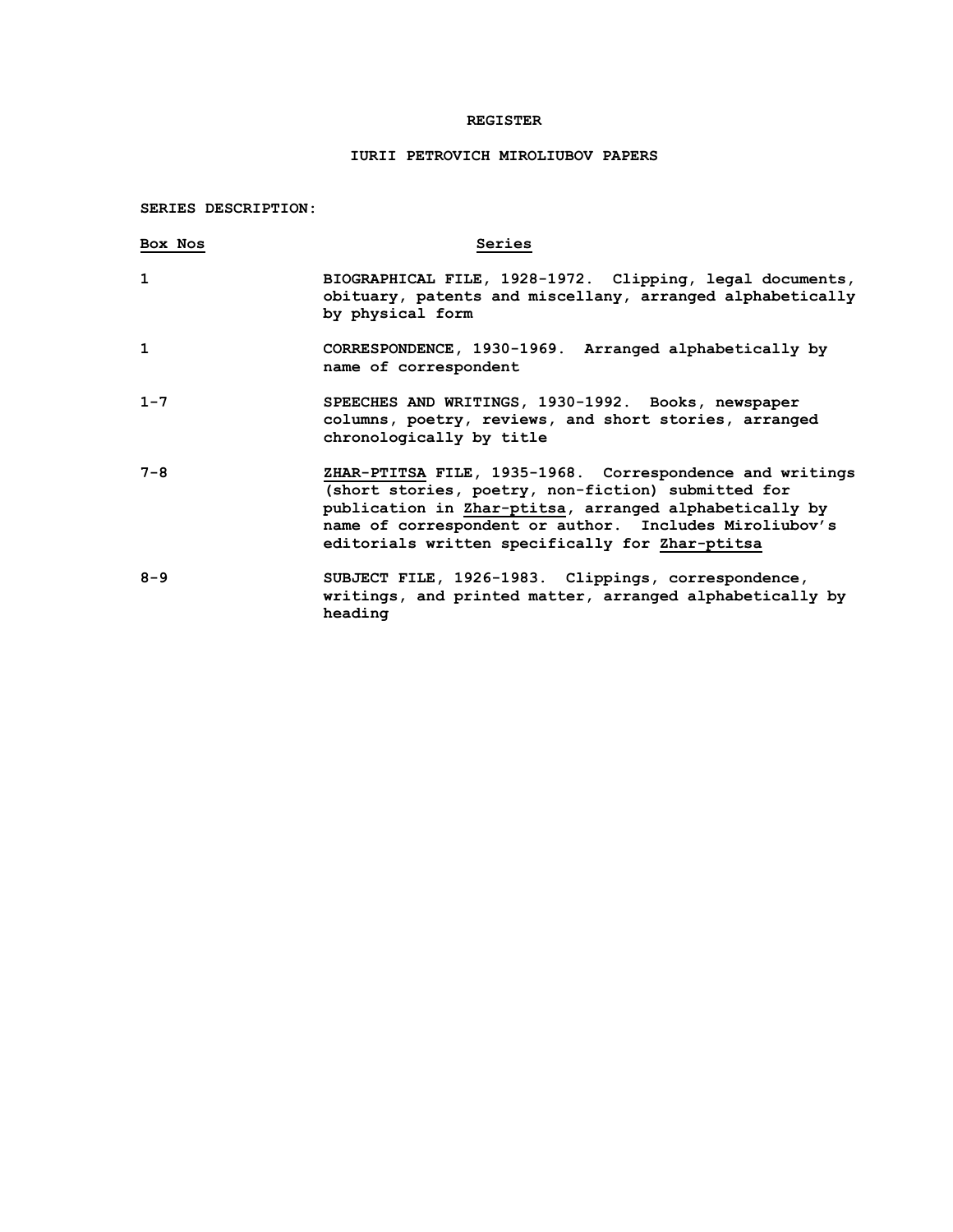**CONTAINER LIST:**

|         | Box Folder   |                                                            |
|---------|--------------|------------------------------------------------------------|
| Nos Nos |              | Contents                                                   |
|         |              |                                                            |
| 1.      |              | BIOGRAPHICAL FILE, 1928-1972                               |
|         | 1            | Bibliography                                               |
|         | $\mathbf{2}$ | Clipping about Miroliubov                                  |
|         | 3            | Legal documents relating to a claim against the city of    |
|         |              | San Francisco, 1960-1962                                   |
|         | 4            | Letters of introduction for Miroliubov                     |
|         | 5            | Obituary                                                   |
|         | 6            | Patents.<br>Includes related correspondence                |
|         | 7            | Miscellany                                                 |
|         |              | CORRESPONDENCE, 1930-1969. See also ZHAR-PTITSA FILE for   |
|         |              | editorial and other correspondence relating to this        |
|         |              | periodical                                                 |
|         | 8<br>9       | General, 1930-1969                                         |
|         | 10           | Unidentified, 1952-1968 and undated<br>Biriuk, A., 1968    |
|         | 11           | Emmé, E., 1952-1956                                        |
|         | 12           | Ghelfand, S., 1952                                         |
|         | 13           | Iuzefovich, A. M., 1965-1968                               |
|         | 14           | Kirpich (Kyrpych), A., 1968                                |
|         | 15           | Knirsha, 1953-1956                                         |
|         | 16           | Konstantinov, Petr Filaretovich, 1951                      |
|         | 17           | Kur (Kurenkov, Koor), A., 1957-1966                        |
|         | 18           | Makarevich, D., 1952-1953 and undated                      |
|         | 19           | Mesniaev, G., 1964-1965                                    |
|         | 20           | Platunov, Konstantin Nikolaevich, 1945-1949. See also      |
|         |              | <b>SUBJECT FILE</b>                                        |
|         | 21           | Poll, Walter, 1957                                         |
|         | 22           | Pronin, G., n.d. See also ZHAR-PTITSA FILE                 |
|         | 23           | Pushkarskii, N. Iu., 1954                                  |
|         |              | Samoilov, Efim F. See ZHAR-PTITSA FILE                     |
|         | 24           | Savinov, Anna and Sergei, 1944-1967. See also SUBJECT      |
|         |              | FILE                                                       |
|         | 25           | Schutte (?), Maya, 1957-1958                               |
|         | 26           | Skripnik, M., 1968                                         |
|         | 27           | Soglasiye, 1958                                            |
|         | 28           | Solonevich, Boris Luk'ianovich, 1956                       |
|         | 29           | Terapiano, G., 1962-1969                                   |
|         | 30           | Turianitsa, M., 1966-1968                                  |
|         |              | SPEECHES AND WRITINGS, 1930-1992. See also BIOGRAPHICAL    |
|         |              | FILE/Bibliography. May include writings published in Zhar- |
|         |              | ptitsa; for Miroliubov's editorials written specifically   |
|         |              | for Zhar-ptitsa, see ZHAR-PTITSA FILE/Miroliubov, Iurii    |
|         |              | Petrovich                                                  |
|         |              | General                                                    |
|         | 31           | General - "Obryvki," 1930-1950. Holograph and              |
|         |              | typescript. This file contains brief articles,             |
|         |              | stories and fragments of same, letters to the              |
|         |              | editor, and poetry, filed together by<br>Miroliubov        |
|         |              | Newspaper columns.<br>Holograph, typescript and            |
|         |              | printed copies                                             |
|         | 32           | Undated                                                    |
|         | 33           | 1947-1954                                                  |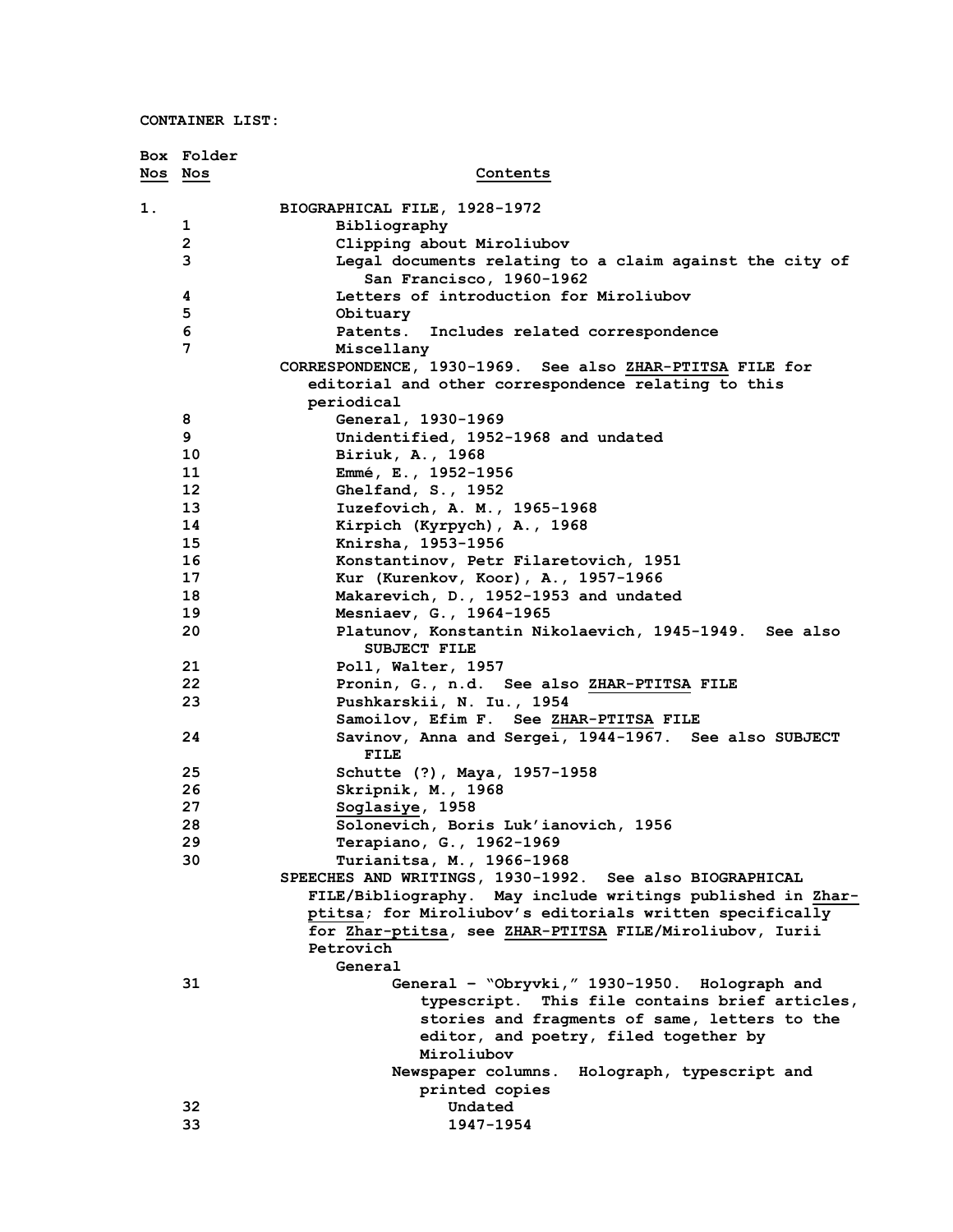| 2.                | SPEECHES AND WRITINGS (Contd.)                                 |
|-------------------|----------------------------------------------------------------|
|                   | General (Contd.)                                               |
| $\mathbf 1$       | Poetry, 1941-1952 and undated. Holograph,                      |
|                   | typescript and printed copies                                  |
| $\mathbf{2}$      | "Antonovskaia roza, " n.d. Typescript                          |
| 3                 | "Balandin chebrets," n.d. Typescript                           |
| 4                 | "Bieloiar-tsviet," n.d. Typescript                             |
| 5                 | "Boevoi soratnik," n.d. Typescript                             |
| 6                 | "Chum-la-la," n.d. Typescript                                  |
| 7                 | "Dymok, " n.d. Typescript                                      |
| 8                 | "Garmalii s Gamaliem," n.d. Typescript                         |
| 9                 | "Geroi F. M. Dostoevskago i revoliutsiia," n.d.<br>Typescript  |
| 10                | "Iur'evskiia zvorozhiny," n.d. Typescript                      |
| 11                | "Kornilovskii udarn. polk v vosemnadtsatom godu," n.d.         |
|                   | Typescript                                                     |
| $12 \overline{ }$ | "Lunnyi son," n.d. Typescript                                  |
| 13                | "Mazhary," n.d. Typescript                                     |
| 14                | "Na sundukakh, " n.d. Typescript                               |
| 15                | "O strategii zheleznodorozhnogo stroitel'stva," n.d.           |
|                   | Holograph                                                      |
| 16                | "Ob odnoi iuzhno-russkoi poslovitsie," n.d. Typescript         |
| 17                | "Ottsovskoe bogatstvo," n.d. Typescript                        |
| 18                | "Paskha na Libnie, " n.d. Typescript                           |
| 19                | "Pastukh Korniei," n.d. Typescript                             |
| 20                | "Poniatie 'Gertsog' v Prichernomor'e," n.d. Typescript         |
| 21                | "Programma doklada o tekushchem momente i zadachakh            |
|                   | natsii," n.d. Holograph and typescript                         |
| 22                | "Prostota slozhnosti, " n.d. Typescript                        |
| 23                | "Razgovor v avtomobilie," n.d. Typescript                      |
| 24                | "Razvienchan-li Blok," n.d. Typescript                         |
| 25                | "Rozhdestvo na Rusi," n.d. Typescript                          |
| 26                | "Rzhevnitse," n.d. Typescript                                  |
| 27                | "Rzhichany," n.d. Typescript                                   |
| 28                | "Sharaban," n.d. Typescript                                    |
| 29                | "Smert' dieda Kanunnika, " n.d. Typescript                     |
| 30                | "Smiekh," n.d. Typescript                                      |
| 31                | "Staryi traktir v Iukklie," n.d. Typescript                    |
| 32                | "Tiul'pany," n.d. Typescript                                   |
| 33                | "Trudnyi den', " n.d. Typescript                               |
| 34                | "Tsarskii strazhnik," n.d.<br>Typescript                       |
| 35                | "Tsvietushchiia iabloni," n.d.<br>Typescript                   |
| 36                | "U siedogo Kaspiia, " n.d. Typescript                          |
| 37                | "Vied'ma s Klishi," n.d. Typescript                            |
| 38                | "Vospominaniia o Pragie dvadtsatykh godov," n.d.<br>Typescript |
| 39                | "Zadachi dnia, " n.d. Typescript                               |
| 40                | "Zapiski po metafizikie," n.d. Typescript                      |
| 41                | "K poznaniiu Rossii, "1936. Typescript. Includes               |
|                   | holograph postscript dated 1949                                |
| 42                | "Camarade Sypniak," Cité moderne, 1938. Printed copy           |
| 43                | "Mysli po povodu voennago iskusstva, " 1942 March 18.          |
|                   | Holograph and typescript                                       |
| 44                | "Beregites', " 1946. Typescript                                |
| 45                | "Temnaia obiednia, " 1947 May. Typescript                      |
| 46                | "Vtoraia Velikaia voina, 1940-1945 g.g. v Bel'gii,"            |
|                   | Russkaia zhizn', 1947 May - June. Printed copy                 |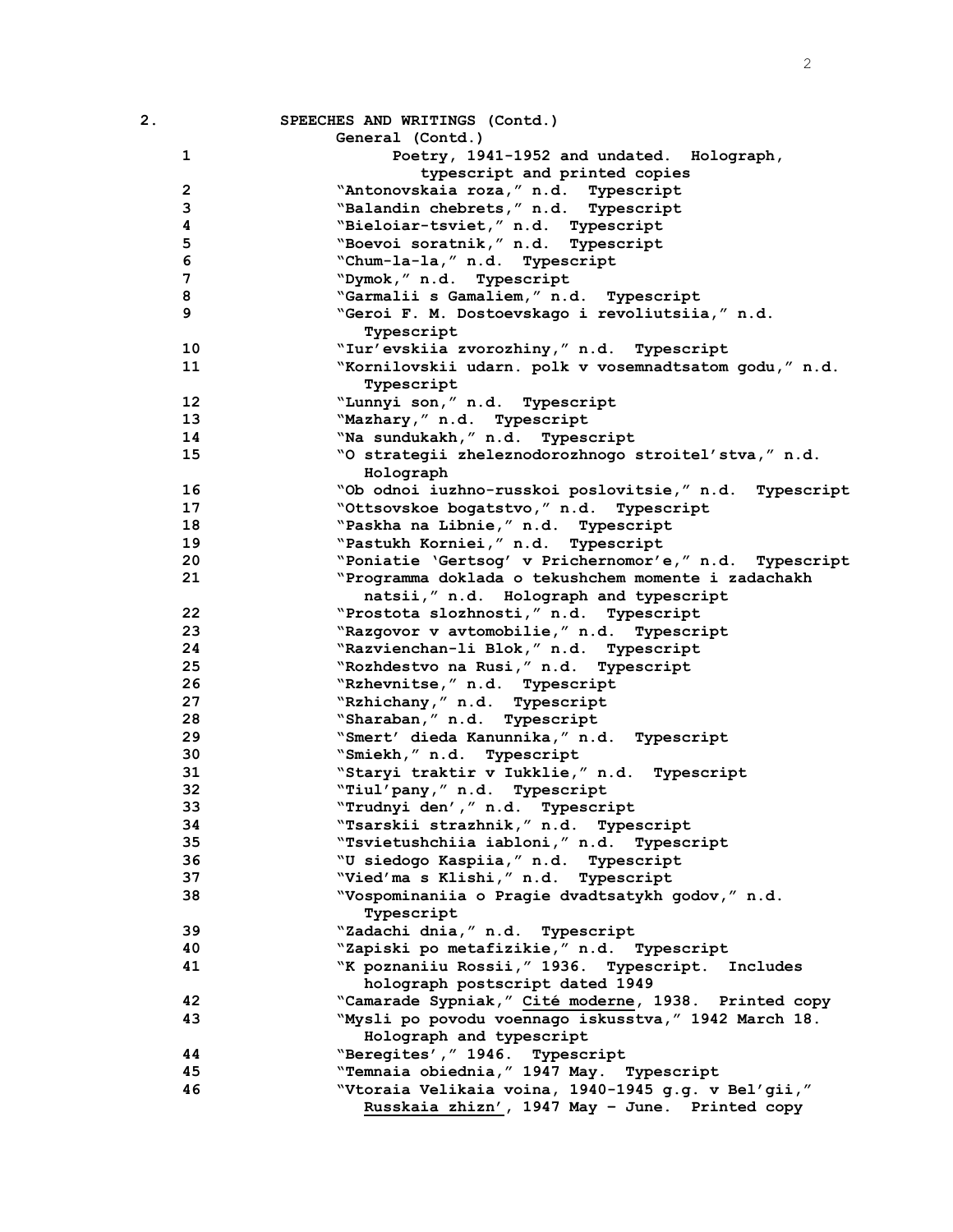|    | 2. (Contd.)       | SPEECHES AND WRITINGS (Contd.)                                                                         |
|----|-------------------|--------------------------------------------------------------------------------------------------------|
|    | 47                | "Babushkin sunduk," Russkaia zhizn', 1947 August 23.                                                   |
|    |                   | See also Miroliubov's book of the same title,                                                          |
|    |                   | Babushkin sunduk, 1974, which includes this short                                                      |
|    |                   | story                                                                                                  |
|    | 48                | "Kamennyi viek, "1947 September. Typescript                                                            |
|    | 49                | Review of Vekhi, #1, 1948. Typescript. Includes                                                        |
|    |                   | reviewed issue                                                                                         |
|    | 50                | "Poruchik Kolesnikov, " 1948 January. Typescript                                                       |
|    | 51                | "Raz"ezd stopiatyi, " 1948 July. Typescript                                                            |
| 3. | 1                 | "Nastuplenie fon-Runshtedta," 1948 August. Typescript                                                  |
|    | $\overline{2}$    | "Oblaka, " 1948 November. Typescript                                                                   |
|    | $\mathbf{3}$      | "Arkhiv: Eskizy," 1950. Holograph                                                                      |
|    | 4                 | "Fundamental'naia kritika Marksizma, " 1950. Holograph                                                 |
|    |                   | and typescript                                                                                         |
|    | 5                 | "Nepreryvnost', " 1950. Typescript                                                                     |
|    | 6                 | "Pamiati Aleksandra Bloka, " 1950. Typescript                                                          |
|    | 7                 | "Tochka plavleniia i tochka zatverdieniia," 1950.<br>Holograph                                         |
|    | 8                 | "Vesna, " 1950. Holograph and typescript                                                               |
|    | 9                 | "Zapiska po distilliatsii organ. veshchestv," 1950.                                                    |
|    |                   | Holograph                                                                                              |
|    | 10                | "Zapiski po organicheskoi khimii: Tsiklany," 1950.                                                     |
|    |                   | Holograph                                                                                              |
|    | 11                | "Klikun-trava, 1950 January. Typescript                                                                |
|    | $12 \overline{ }$ | "Paslen, " 1950 August. Typescript                                                                     |
|    | 13                | "Stepnaia chaika, " 1950 August 9. Note and typescript                                                 |
|    | 14<br>15          | "Rozovoe maslo, " 1950 November 15. Holograph<br>"Vvedenie v organicheskuiu khimiiu, "1950 December 5. |
|    |                   | Holograph                                                                                              |
|    | 16                | "Na Shimkhanie, " 1951. Holograph                                                                      |
|    | 17                | "Trans-ratsional'nyi mir," 1951. Holograph and                                                         |
|    |                   | typescript                                                                                             |
|    | 18                | "Sharmanshchik-Porfirych," 1952. Typescript                                                            |
|    | 19                | Translation into Russian of Sebastian Fogelson, "Moisei                                                |
|    |                   | i ego religiia, "1952. Typescript                                                                      |
|    | 20                | "Tserkva Gospoda Savaofa, " 1952 August. Typescript                                                    |
|    | 21                | "Zamietka o trans-ratsional'nom myshlenii, "1953.                                                      |
|    |                   | Holograph                                                                                              |
|    | 22                | "Dlinnoe badyl'e," 1954 October. Typescript and printed                                                |
|    |                   | copy                                                                                                   |
|    | 23                | Translation into Russian of J. M. Chopin, "Révolutions                                                 |
|    |                   | des peuples du Nord, " 1956. Typescript                                                                |
|    | 24                | Reports before the Museum of Russian Culture on a                                                      |
|    |                   | variety of subjects relating to early Russian<br>history, 1969 February-March. Includes associated     |
|    |                   | correspondence                                                                                         |
|    |                   | Babushkin sunduk, 1974                                                                                 |
|    | $25 - 26$         | Holograph.<br>Includes many stories that were not                                                      |
|    |                   | included in the published edition                                                                      |
|    |                   |                                                                                                        |
| 4. | 1                 | Holograph                                                                                              |
|    | $\mathbf{2}$      | Typescript. Includes many stories that were not                                                        |
|    |                   | included in the published edition                                                                      |
|    | 3                 | Printed copy                                                                                           |
|    | 4                 | Reviews                                                                                                |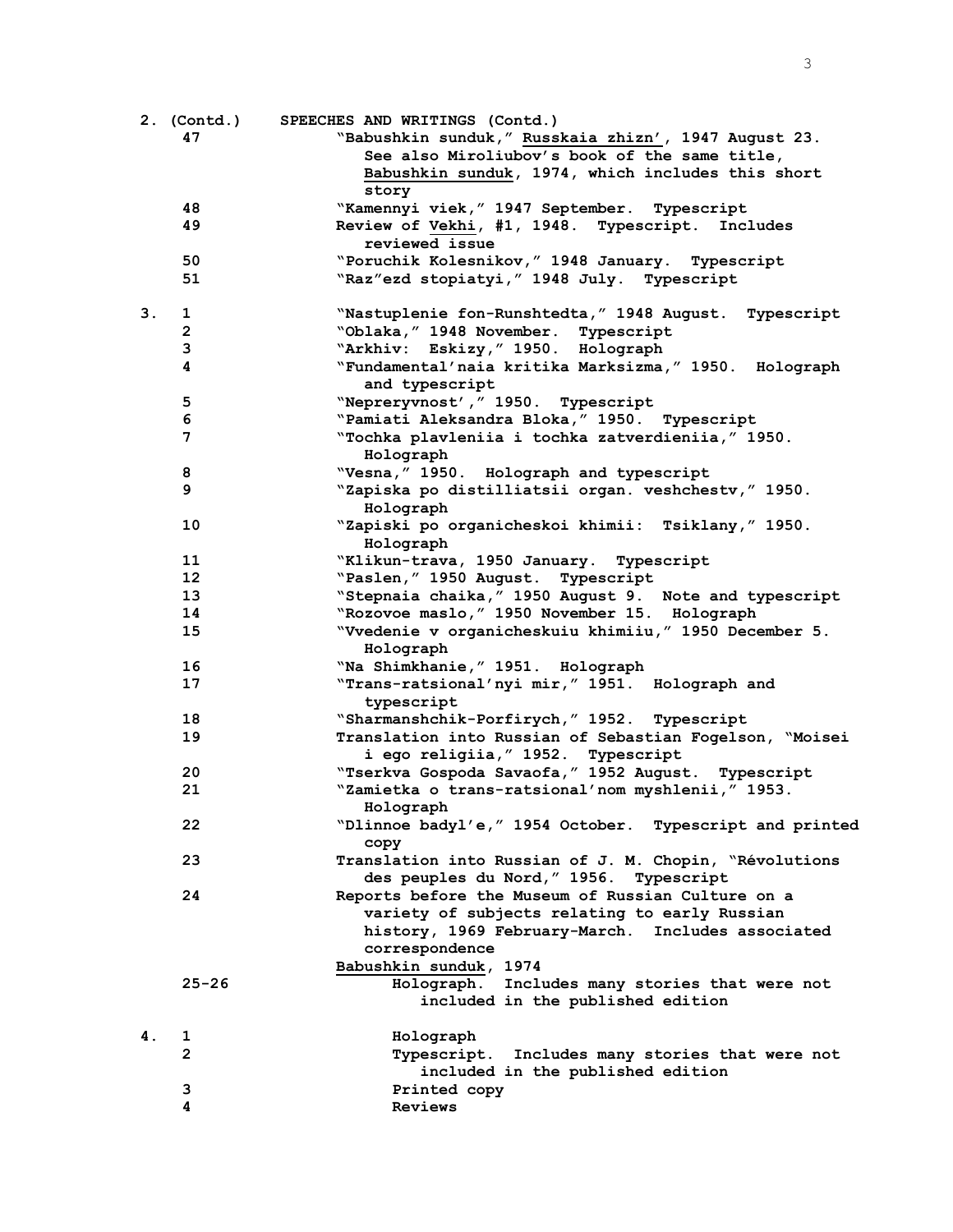|    |           | 4. (Contd.) SPEECHES AND WRITINGS (Contd.)                     |
|----|-----------|----------------------------------------------------------------|
|    |           | Rodina-mat', 1975                                              |
|    | 5         | Printed copy                                                   |
|    | 6         | Reviews                                                        |
|    |           | Prabkino uchenie, 1977                                         |
|    | $7 - 8$   | Typescript. Contains poems and additional short                |
|    |           | stories that were not included in the published                |
|    |           | edition                                                        |
|    | 9         | Printed copy                                                   |
|    | $10 - 11$ | Rig-veda i iazychestvo, 1981. Typescript                       |
|    |           |                                                                |
| 5. |           | Russkaia mifologiia, 1982                                      |
|    | $1 - 2$   | Typescript                                                     |
|    | 3         | Printed copy                                                   |
|    | $4 - 5$   | Russkii iazycheskii fol'klor: Ocherki byta i nravov,           |
|    |           | 1982. Typescript                                               |
|    | 6         | Materialy k preistorii russov, 1983. Printed copy              |
|    | 7         | Slaviano-russkii fol'klor, 1984. Printed copy                  |
|    |           |                                                                |
| 6. | 1         | Fol'klor na iuge Rossii, 1985. Printed copy                    |
|    | $2 - 4$   | Skaz o Sviatoslavie Khorobrie Kniazie Kievskomie, 1986         |
|    | $5 - 6$   | Typescript<br>Printed copy                                     |
|    |           |                                                                |
| 7. | 1         | Slaviane v Karpatakh, 1986. Printed copy                       |
|    | 2         | O kniaze Kie, 1987. Printed copy                               |
|    | 3         | Obrazovanie Kievskoi Rusi, 1988. Printed copy                  |
|    | 4         | Predistoriia Slaviano-russov, 1988. Printed copy               |
|    | 5         | Dopolnitel'nye materialy k predistorii russov, 1989.           |
|    |           | Printed copy                                                   |
|    | 6         | Materialy k istorii kraine-zapadnykh slavian, 1990.            |
|    |           | Printed copy                                                   |
|    |           | Skazy Zakharikhi, 1990                                         |
|    | 7         | Typescript (incomplete)                                        |
|    | 8         | Printed copy                                                   |
|    | 9         | Russkii kalendar', 1992. Printed copy                          |
|    |           | ZHAR-PTITSA FILE, 1935-1968. Correspondence and writings       |
|    |           | (short stories, poetry, non-fiction) submitted for             |
|    |           | publication                                                    |
|    | 10        | Unidentified, n.d. Contains items of minor                     |
|    |           | significance, unsigned or initialed only                       |
|    | 11        | Bashilov, Boris - Writing, "Mif o dekabristakh," n.d.          |
|    |           | Typescript                                                     |
|    | 12        | Bel'dennikov, S. I. - Writing, "Za pravo i pravdu,"            |
|    |           | [1956]. Includes letter                                        |
|    | 13        | Chirkov, Nikolai Semenovich - Correspondence, 1951-1955        |
|    | 14        | Danilovskii, Aleksei - Writing, "Imperator Nikolai             |
|    |           | Pervyi, " 1954 November 23. Typescript                         |
|    | 15        | Dartau, O. - Poem, n.d. Typescript                             |
|    | 16        | Dem'ianenko, Aleksandr - Poem, n.d. Typescript                 |
|    | 17        | Eristov, Georgii - Poetry, n.d. Typescript                     |
|    |           | Gardner, I. G. - Writings                                      |
|    | 18<br>19  | "Karulia, " n.d. Typescript                                    |
|    |           | "Tri shkoly russkogo khorovogo tserkovnago                     |
|    | 20        | pieniia, " n.d. Typescript<br>"Ushedshii mir," n.d. Typescript |
|    | 21        | "Iz istorii russkago tserkovnago pieniia, " 1956.              |
|    |           | Typescript                                                     |
|    |           |                                                                |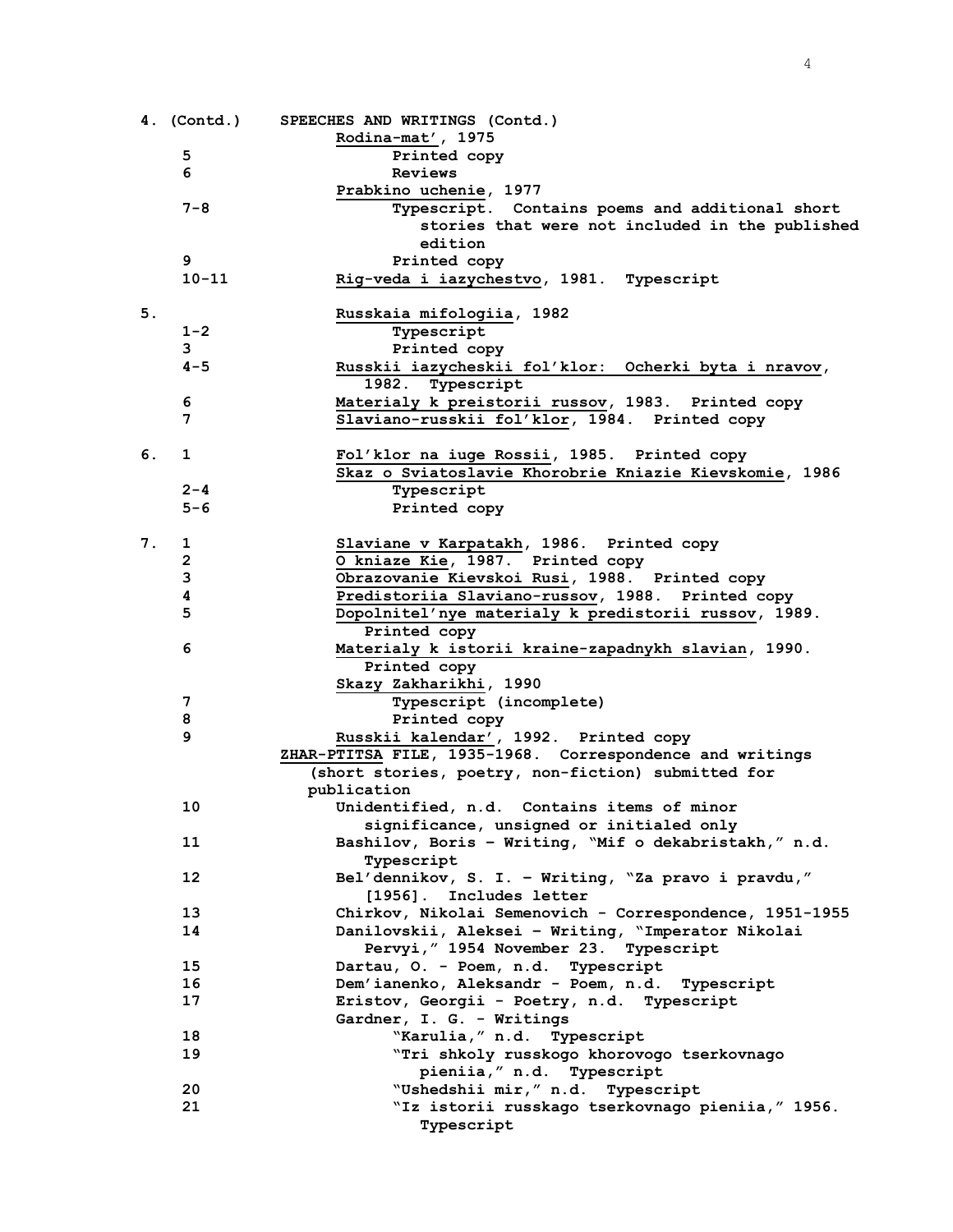| 8. |                   | ZHAR-PTITSA FILE (Contd.)                                                                             |
|----|-------------------|-------------------------------------------------------------------------------------------------------|
|    | 1                 | Khodatskii, Iurii - Letter, 1956, and poetry, 1949-1955.                                              |
|    |                   | Holograph                                                                                             |
|    | $\overline{2}$    | Kramarovskii, A. - Letter, 1957, and poetry, 1935-1943                                                |
|    |                   | and undated. Typescript                                                                               |
|    |                   | Mikhnevich, R. - Writings                                                                             |
|    | 3                 | "Konkordiia, " n.d. Typescript                                                                        |
|    | 4                 | "V tiur'me, " 1954 April. Typescript                                                                  |
|    | 5                 | Miroliubov, Iurii Petrovich - Editorials, 1955-1956.                                                  |
|    |                   | Holograph and typescript                                                                              |
|    |                   | Pronin, G. - Writings. See also CORRESPONDENCE                                                        |
|    |                   | (unrelated to Zhar-ptitsa)                                                                            |
|    | 6                 | "Etiudy o nasekomykh," n.d. Typescript                                                                |
|    | 7                 | (incomplete)<br>"Po vsenoshchnoi," n.d. Typescript                                                    |
|    |                   |                                                                                                       |
|    | 8                 | Puchkova, Evlampiia Fedorovna<br>Correspondence, 1953-1957 and undated, including                     |
|    |                   | forwarded letters from Bronislava Pogorelova,                                                         |
|    |                   | 1956, Ivan Solonevich, 1951-1952, and Boris                                                           |
|    |                   | Vlasenko, 1956                                                                                        |
|    | 9                 | Poetry, n.d. Holograph                                                                                |
|    |                   | Samoilov, Efim Fedorovich                                                                             |
|    | 10                | Correspondence, 1953-1956                                                                             |
|    | 11                | Summaries of his philosophical system                                                                 |
|    |                   | Writings                                                                                              |
|    | $12 \overline{ }$ | "K poznaniiu vselennoi, " 1952-1953.                                                                  |
|    |                   | Typescript (series of articles)                                                                       |
|    | 13                | "Nauka i filosofiia," 1956 May 14.                                                                    |
|    |                   | Typescript                                                                                            |
|    | 14                | Sigida, N. - Untitled writing, 1956 July 27. Holograph                                                |
|    | 15                | Smidovich, S. and T. - Correspondence, 1950-1968                                                      |
|    |                   | Sobolev, A.                                                                                           |
|    | 16                | Correspondence, 1953                                                                                  |
|    | 17                | Writing, "Vospominaniia o Sibiri, 1908-1909," n.d.                                                    |
|    |                   | Holograph                                                                                             |
|    | 18                | Spasovskii, M. M. - Writing, "O sobornom nachalie Rusi,"                                              |
|    |                   | n.d. Holograph and typescript                                                                         |
|    |                   | Taube-Anichkova, S., Baroness                                                                         |
|    | 19                | Correspondence, 1956                                                                                  |
|    |                   | Writings                                                                                              |
|    | 20                | "Iz zhizni Tsesarevny," n.d. Typescript                                                               |
|    | 21                | Poetry, n.d. Holograph and typescript                                                                 |
|    | 22                | Tomashevskii-Chernyi, Dr. - Writing, "Vengriia                                                        |
|    |                   | Korolevstvo, Vengriia satelit i russkaia                                                              |
|    |                   | emigratsiia, " 1957 January 1. Holograph and                                                          |
|    |                   | typescript                                                                                            |
|    | 23                | University of Minnesota - Correspondence, 1965                                                        |
|    | 24                | Vel'skaia, M. - Writing, "Serenada braga," n.d.                                                       |
|    |                   | Typescript                                                                                            |
|    | 25                | Voronkov, N. - Correspondence, 1956, and poetry, [1956]                                               |
|    |                   | SUBJECT FILE, 1926-1983. Clippings, correspondence, writings                                          |
|    |                   | and printed matter                                                                                    |
|    | $26 - 30$         | Izenbek, Fedor. Includes his writings on art and                                                      |
|    |                   | military topics (lectures on fortification, chemical                                                  |
|    |                   | warfare and tactics) and documents relating to his<br>life and artistic career, including programs of |
|    |                   | exhibitions                                                                                           |
|    |                   |                                                                                                       |